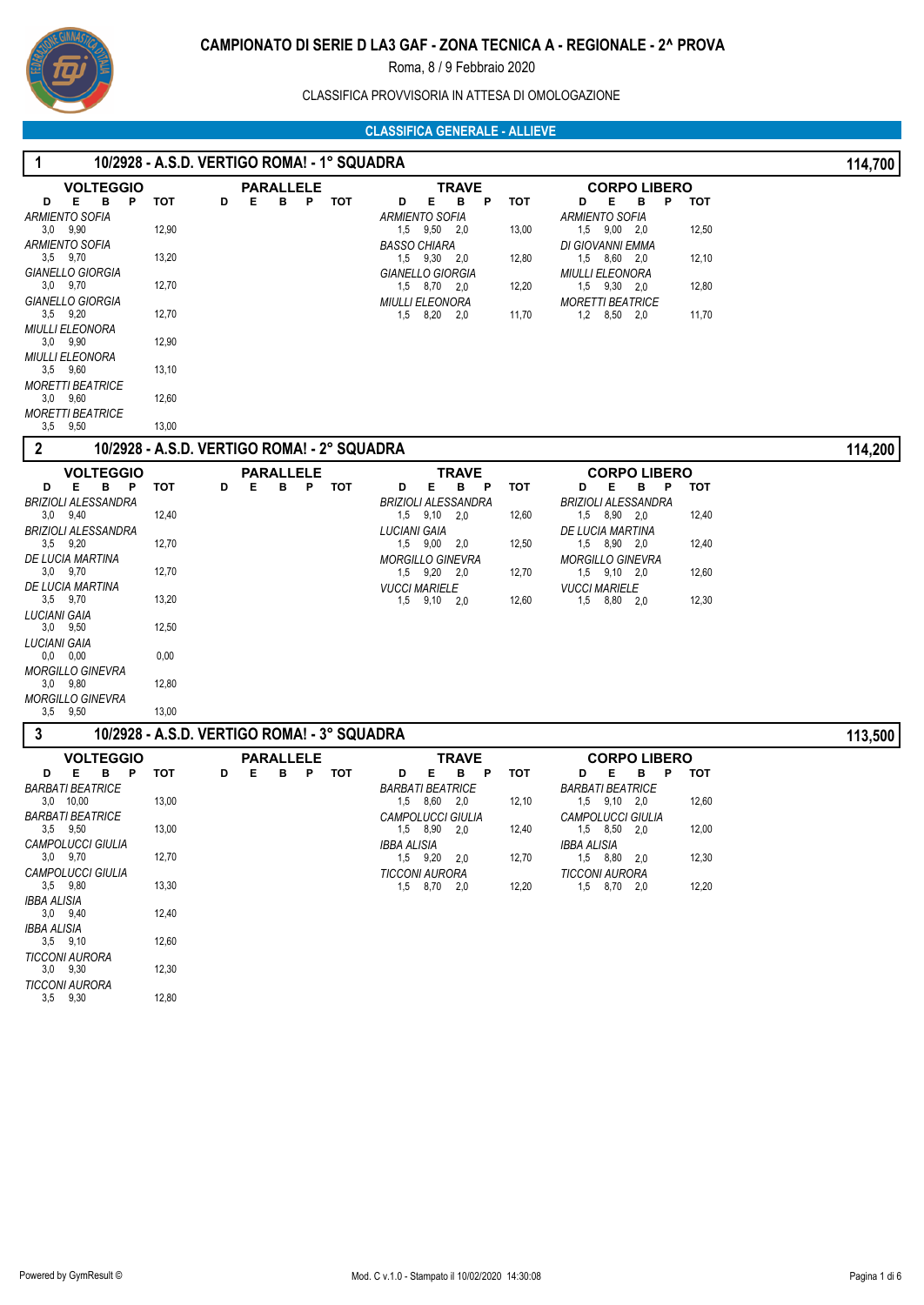

CLASSIFICA PROVVISORIA IN ATTESA DI OMOLOGAZIONE

 **4 10/280 - S.S. LAZIO GINNASTICA FLAMINIO - 1° SQUADRA 112,300**

| <b>VOLTEGGIO</b>                             |                                              |   | <b>PARALLELE</b>    |            | <b>TRAVE</b>                                                       |       | <b>CORPO LIBERO</b>                              |       |         |
|----------------------------------------------|----------------------------------------------|---|---------------------|------------|--------------------------------------------------------------------|-------|--------------------------------------------------|-------|---------|
| Е<br>в<br>D<br>P                             | тот<br>D                                     | Е | в<br>P              | тот        | Е<br>в<br>D<br>P                                                   | тот   | D<br>Е<br>в<br>P                                 | тот   |         |
| <b>BRACCINI GIADA</b><br>$3,0$ $8,90$        | 11,90                                        |   |                     |            | <b>BRACCINI GIADA</b><br>1,5 8,80 2,0                              | 12,30 | <b>BRACCINI GIADA</b><br>$1,5$ $8,90$ $2,0$      | 12,40 |         |
| <b>BRACCINI GIADA</b>                        |                                              |   |                     |            | CALABRETTA BEATRICE                                                |       | <i><b>CALABRETTA BEATRICE</b></i>                |       |         |
| $3,5$ $9,00$                                 | 12,50                                        |   |                     |            | 1.5 8.70 2.0                                                       | 12,20 | $1,5$ $9,10$ $2,0$                               | 12,60 |         |
| CALABRETTA BEATRICE                          |                                              |   |                     |            | CORBUCCI COSTANZA                                                  |       | <b>CORBUCCI COSTANZA</b>                         |       |         |
| $3,0$ 10,00<br>CALABRETTA BEATRICE           | 13,00                                        |   |                     |            | 1,5 8,80<br>2,0<br><b>PINCI SOFIA</b>                              | 12,30 | 1,5 8,40 2,0<br><b>PINCI SOFIA</b>               | 11,90 |         |
| 3,5 9,80                                     | 13,30                                        |   |                     |            | 1,5 8,20<br>2,0                                                    | 11,70 | 1,5 8,60<br>2,0                                  | 12,10 |         |
| CORBUCCI COSTANZA                            |                                              |   |                     |            |                                                                    |       |                                                  |       |         |
| $3,0$ $9,60$                                 | 12,60                                        |   |                     |            |                                                                    |       |                                                  |       |         |
| CORBUCCI COSTANZA<br>$3,5$ $8,80$            | 12,30                                        |   |                     |            |                                                                    |       |                                                  |       |         |
| <b>PINCI SOFIA</b>                           |                                              |   |                     |            |                                                                    |       |                                                  |       |         |
| $3,0$ $9,30$                                 | 12,30                                        |   |                     |            |                                                                    |       |                                                  |       |         |
| <b>PINCI SOFIA</b>                           |                                              |   |                     |            |                                                                    |       |                                                  |       |         |
| 3,5 8,70                                     | 12,20                                        |   |                     |            |                                                                    |       |                                                  |       |         |
| 5                                            |                                              |   |                     |            | 10/2708 - SPORT ACADEMY VALLE DEI CASALI S. S. D. ARL - 2° SQUADRA |       |                                                  |       | 111,200 |
| <b>VOLTEGGIO</b>                             |                                              |   | <b>PARALLELE</b>    |            | TRAVE                                                              |       | <b>CORPO LIBERO</b>                              |       |         |
| Е<br>в<br>P<br>D                             | тот<br>D                                     | Е | B P TOT             |            | Е<br>P<br>D<br>в                                                   | тот   | в<br>P<br>D<br>Е                                 | тот   |         |
| <b>FESTUCCIA LIVIA</b>                       |                                              |   |                     |            | <b>FESTUCCIA LIVIA</b>                                             |       | <b>FESTUCCIA LIVIA</b>                           |       |         |
| $3.0$ $9.50$<br><b>FESTUCCIA LIVIA</b>       | 12,50                                        |   |                     |            | 1,5 8,80 2,0<br><b>GIANNATTASIO GIULIA</b>                         | 12,30 | $1,5$ $9,00$ $2,0$<br><b>GIANNATTASIO GIULIA</b> | 12,50 |         |
| 3,5 8,80                                     | 12,30                                        |   |                     |            | 1,5 8,40 2,0                                                       | 11,90 | $1,5$ $8,00$ $2,0$                               | 11,50 |         |
| FRIXA CARLOTTA                               |                                              |   |                     |            | <b>GUSELLA DAFNE</b>                                               |       | <b>GUSELLA DAFNE</b>                             |       |         |
| 3,0 8,80                                     | 11,80                                        |   |                     |            | 1,5 8,50 2,0                                                       | 12,00 | 1,5 8,40 2,0                                     | 11,90 |         |
| FRIXA CARLOTTA<br>3,5 8,70                   | 12,20                                        |   |                     |            | PETRALITO GIULIA<br>1,5 8,20<br>2,0                                | 11,70 | PETRALITO GIULIA<br>8,60 2,0<br>1,5              | 12,10 |         |
| GIANNATTASIO GIULIA                          |                                              |   |                     |            |                                                                    |       |                                                  |       |         |
| 3,0 9,60                                     | 12,60                                        |   |                     |            |                                                                    |       |                                                  |       |         |
| GIANNATTASIO GIULIA                          |                                              |   |                     |            |                                                                    |       |                                                  |       |         |
| $3,5$ $8,90$                                 | 12,40                                        |   |                     |            |                                                                    |       |                                                  |       |         |
| PETRALITO GIULIA<br>$3,5$ $9,30$             | 12,80                                        |   |                     |            |                                                                    |       |                                                  |       |         |
| PETRALITO GIULIA                             |                                              |   |                     |            |                                                                    |       |                                                  |       |         |
| $3,5$ $9,90$                                 | 13,40                                        |   |                     |            |                                                                    |       |                                                  |       |         |
|                                              |                                              |   |                     |            |                                                                    |       |                                                  |       |         |
| 6                                            | 10/3210 - A.S.D. VIGOR GYMNASIA - 4° SQUADRA |   |                     |            |                                                                    |       |                                                  |       |         |
|                                              |                                              |   |                     |            |                                                                    |       |                                                  |       | 110,600 |
| <b>VOLTEGGIO</b><br>Е<br>в<br>P<br>D         | тот<br>D                                     | Е | PARALLELE<br>P<br>в | <b>TOT</b> | TRAVE<br>Е<br>в<br>D<br>P                                          | тот   | <b>CORPO LIBERO</b><br>D<br>Е<br>в<br>P          | тот   |         |
| <b>BITTI AURORA</b>                          |                                              |   |                     |            | <b>BITTI AURORA</b>                                                |       | <b>CAPPELLINI MARGHERITA</b>                     |       |         |
| $3,0$ $9,40$                                 | 12,40                                        |   |                     |            | 1,5 8,80 2,0                                                       | 12,30 | 1,4 8,70 2,0                                     | 12,10 |         |
| <b>BITTI AURORA</b>                          |                                              |   |                     |            | CAPPELLINI MARGHERITA                                              |       | <b>FASCETTI CAROLINA</b>                         |       |         |
| $3,5$ $8,50$                                 | 12,00                                        |   |                     |            | $1,5$ $9,30$ $2,0$                                                 | 12,80 | $1,0$ $8,30$                                     | 9,30  |         |
| <b>CAPPELLINI MARGHERITA</b><br>$3,0$ $9,50$ | 12,50                                        |   |                     |            | <b>FASCETTI CAROLINA</b><br>$1,5$ $8,30$ $2,0$                     | 11,80 | POMPILI MANUELA<br>$1,4$ $8,40$ $2,0$            | 11,80 |         |
| CAPPELLINI MARGHERITA                        |                                              |   |                     |            | SAMMARTINO ILARIA                                                  |       | SAMMARTINO ILARIA                                |       |         |
| $3.5$ $8.70$                                 | 12,20                                        |   |                     |            | 1,5 7,90 2,0                                                       | 11,40 | 1,4 8,70 2,0                                     | 12,10 |         |
| POMPILI MANUELA                              |                                              |   |                     |            |                                                                    |       |                                                  |       |         |
| $3.0$ $9.40$<br>POMPILI MANUELA              | 12,40                                        |   |                     |            |                                                                    |       |                                                  |       |         |
| 3,5 8,40                                     | 11,90                                        |   |                     |            |                                                                    |       |                                                  |       |         |
| SAMMARTINO ILARIA                            |                                              |   |                     |            |                                                                    |       |                                                  |       |         |
| $3.0$ $9.80$                                 | 12,80                                        |   |                     |            |                                                                    |       |                                                  |       |         |
| SAMMARTINO ILARIA<br>$3,5$ $9,00$            | 12,50                                        |   |                     |            |                                                                    |       |                                                  |       |         |
|                                              |                                              |   |                     |            |                                                                    |       |                                                  |       |         |
| $\overline{7}$                               | 10/3210 - A.S.D. VIGOR GYMNASIA - 1° SQUADRA |   |                     |            |                                                                    |       |                                                  |       | 110,500 |
| <b>VOLTEGGIO</b>                             |                                              |   | <b>PARALLELE</b>    |            | <b>TRAVE</b>                                                       |       | <b>CORPO LIBERO</b>                              |       |         |
| B<br>Е.<br>$\mathsf{P}$<br>D                 | тот<br>D                                     | Е | в                   | P TOT      | Е<br>B.<br>D<br>P                                                  | тот   | D<br>Е<br>в<br>P                                 | тот   |         |
| DI BATTISTA ELEONORA<br>$3,5$ $8,50$         | 12,00                                        |   |                     |            | DI BATTISTA ELEONORA<br>1,5 8,80 2,0                               | 12,30 | DI BATTISTA ELEONORA<br>1,5 8,80 2,0             | 12,30 |         |
| DI BATTISTA ELEONORA                         |                                              |   |                     |            | <b>GIANNETTI AURORA</b>                                            |       | <b>GIANNETTI AURORA</b>                          |       |         |
| $3,0$ $8,80$                                 | 11,80                                        |   |                     |            | 1,5 8,90 2,0                                                       | 12,40 | 1,5 8,90 2,0                                     | 12,40 |         |
| <b>GIANNETTI AURORA</b>                      |                                              |   |                     |            | LA DELFA TEA                                                       |       | LA DELFA TEA                                     |       |         |
| $3,5$ $8,50$                                 | 12,00                                        |   |                     |            | 1,5 8,90 2,0                                                       | 12,40 | 1,5 8,70 2,0                                     | 12,20 |         |
| <b>GIANNETTI AURORA</b><br>$3,0$ $9,00$      | 12,00                                        |   |                     |            |                                                                    |       |                                                  |       |         |
| LA DELFA TEA                                 |                                              |   |                     |            |                                                                    |       |                                                  |       |         |
| $3,5$ $8,10$                                 | 11,60                                        |   |                     |            |                                                                    |       |                                                  |       |         |
| LA DELFA TEA<br>$3,0$ $9,50$                 | 12,50                                        |   |                     |            |                                                                    |       |                                                  |       |         |
|                                              |                                              |   |                     |            |                                                                    |       |                                                  |       |         |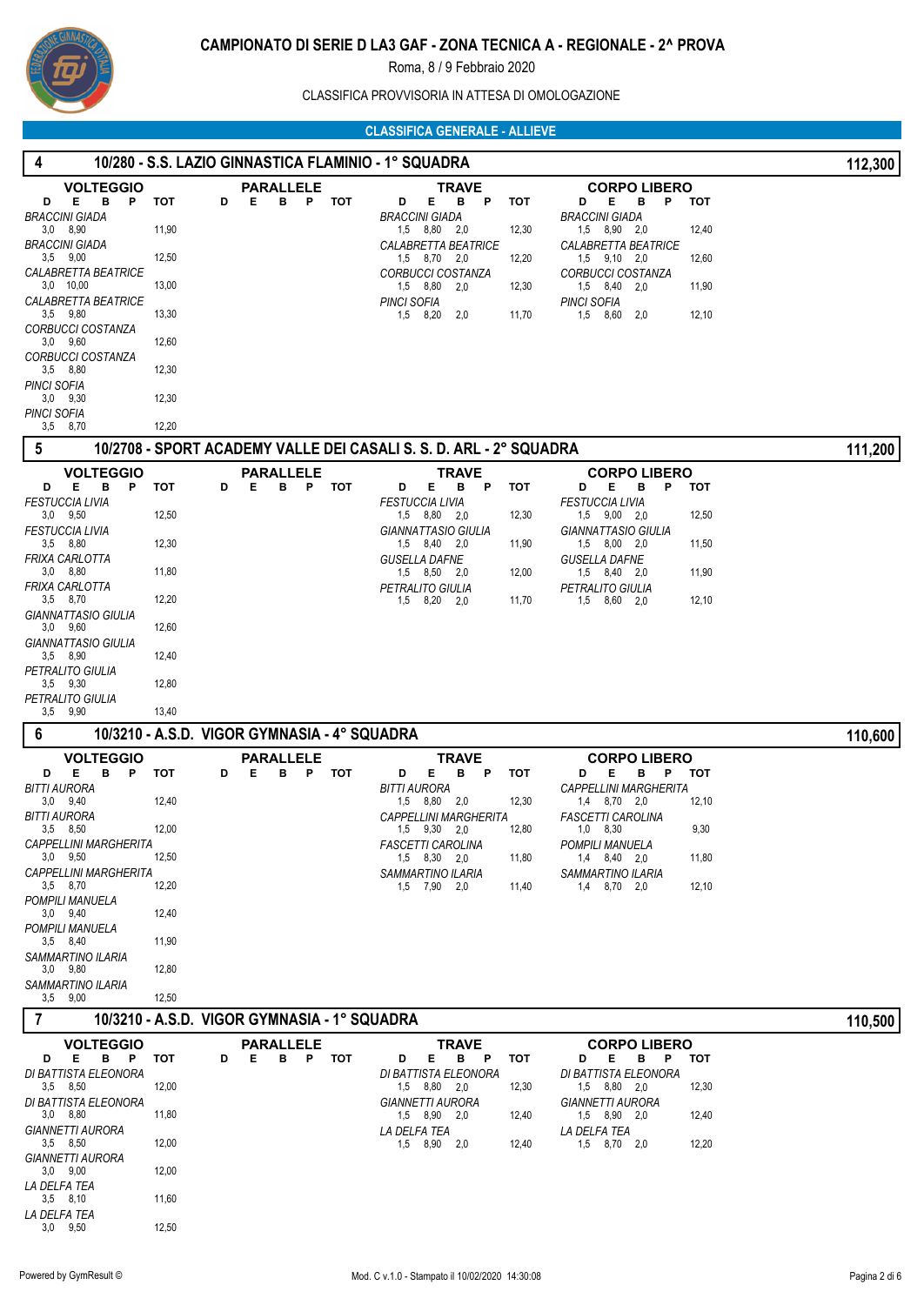

CLASSIFICA PROVVISORIA IN ATTESA DI OMOLOGAZIONE

#### **CLASSIFICA GENERALE - ALLIEVE**

#### **8 10/2708 - SPORT ACADEMY VALLE DEI CASALI S. S. D. ARL - 1° SQUADRA 110,300 VOLTEGGIO D E B P TOT** 3,0 9,60 12,60 *ACUNZO VALENTINA* 3.5 9.20 *ACUNZO VALENTINA* 9,20 12,70 3,0 9,40 12,40 *CIOMMI OLIVIA* 3,5 8,90 *CIOMMI OLIVIA* 12,40 **PARALLELE TRAVE CORPO LIBERO D E B P TOT D E B P TOT** 1,5 9,00 2,0 12,50 *ACUNZO VALENTINA* 1,5 8,30 2,0 11,80 *CIOMMI OLIVIA* 1,5 8,70 2,0 12,20 *MASTROIANNI CARLOTTA* **D E B P TOT** 1,5 8,80 2,0 12,30 *ACUNZO VALENTINA* 1,5 8,40 2,0 11,90 *CIOMMI OLIVIA* 1,5 8,30 2,0 11,80 *MASTROIANNI CARLOTTA*

# **8 10/3210 - A.S.D. VIGOR GYMNASIA - 2° SQUADRA 110,300**

 3,0 9,40 12,40 *MASTROIANNI CARLOTTA*

9,20 12,70

 $3,5$   $9,20$ *MASTROIANNI CARLOTTA*

|                                        |                                                                          |   |   |   |                  |            |                           |              |              |   |            |                           |                     |     |   |            | 1.0,000 |
|----------------------------------------|--------------------------------------------------------------------------|---|---|---|------------------|------------|---------------------------|--------------|--------------|---|------------|---------------------------|---------------------|-----|---|------------|---------|
| <b>VOLTEGGIO</b>                       |                                                                          |   |   |   | <b>PARALLELE</b> |            |                           |              | <b>TRAVE</b> |   |            |                           | <b>CORPO LIBERO</b> |     |   |            |         |
| B<br>Е<br>P<br>D                       | тот                                                                      | D | Е | в | P                | <b>TOT</b> | D                         | Е            | в            | P | <b>TOT</b> | D                         | Е                   | в   | P | тот        |         |
| BIRARELLI CHIARA                       |                                                                          |   |   |   |                  |            | <b>BIRARELLI CHIARA</b>   |              |              |   |            | <b>BIRARELLI CHIARA</b>   |                     |     |   |            |         |
| $3,0$ $9,00$                           | 12,00                                                                    |   |   |   |                  |            |                           | 1,5 9,00 2,0 |              |   | 12,50      |                           | 1,5 8,70 2,0        |     |   | 12,20      |         |
| BIRARELLI CHIARA                       |                                                                          |   |   |   |                  |            | <b>BRUNO SAFIRIA</b>      |              |              |   |            | <b>BRUNO SAFIRIA</b>      |                     |     |   |            |         |
| $3,5$ $8,60$                           | 12,10                                                                    |   |   |   |                  |            |                           | 1,5 8,50 2,0 |              |   | 12,00      |                           | 1,5 8,40 2,0        |     |   | 11,90      |         |
| BRUNO SAFIRIA                          |                                                                          |   |   |   |                  |            | <b>SIMION CRISTINA</b>    |              |              |   |            | <b>SIMION CRISTINA</b>    |                     |     |   |            |         |
| $3,5$ $9,20$                           | 12,70                                                                    |   |   |   |                  |            | 1,5                       | 9,10         | 2,0          |   | 12,60      | 1,5                       | 8,80 2,0            |     |   | 12,30      |         |
| <b>BRUNO SAFIRIA</b>                   |                                                                          |   |   |   |                  |            |                           |              |              |   |            |                           |                     |     |   |            |         |
| $3,0$ $9,40$                           | 12,40                                                                    |   |   |   |                  |            |                           |              |              |   |            |                           |                     |     |   |            |         |
| <b>SIMION CRISTINA</b><br>$3,5$ $8,50$ | 12,00                                                                    |   |   |   |                  |            |                           |              |              |   |            |                           |                     |     |   |            |         |
| SIMION CRISTINA                        |                                                                          |   |   |   |                  |            |                           |              |              |   |            |                           |                     |     |   |            |         |
| $3,0$ $8,40$                           | 11,40                                                                    |   |   |   |                  |            |                           |              |              |   |            |                           |                     |     |   |            |         |
|                                        |                                                                          |   |   |   |                  |            |                           |              |              |   |            |                           |                     |     |   |            |         |
| 10                                     | 10/3155 - A.S.D. ASSOCIAZIONE CULTURALE L'ARMONIA DELL'ARTE - 1° SQUADRA |   |   |   |                  |            |                           |              |              |   |            |                           |                     |     |   |            | 108,600 |
| <b>VOLTEGGIO</b>                       |                                                                          |   |   |   | <b>PARALLELE</b> |            |                           |              | <b>TRAVE</b> |   |            |                           | <b>CORPO LIBERO</b> |     |   |            |         |
| в<br>Е<br>P<br>D                       | <b>TOT</b>                                                               | D | Е | в | P                | <b>TOT</b> | D                         | Е            | в            | P | <b>TOT</b> | D                         | Е                   | в   | P | <b>TOT</b> |         |
| <b>MELI ELENA</b>                      |                                                                          |   |   |   |                  |            | <b>MELI ELENA</b>         |              |              |   |            | <b>MELI ELENA</b>         |                     |     |   |            |         |
| $3,0$ $9,50$                           | 12,50                                                                    |   |   |   |                  |            |                           | 1,5 7,80     | 2,0          |   | 11,30      |                           | 1,5 8,20            | 2,0 |   | 11,70      |         |
| <b>MELI ELENA</b>                      |                                                                          |   |   |   |                  |            | <b>MOSETTI ALESSANDRA</b> |              |              |   |            | <b>MOSETTI ALESSANDRA</b> |                     |     |   |            |         |
| $3.5$ $8.80$                           | 12,30                                                                    |   |   |   |                  |            |                           | 1,5 8,30 2,0 |              |   | 11,80      |                           | 1,5 8,90 2,0        |     |   | 12,40      |         |
| MOSETTI ALESSANDRA                     |                                                                          |   |   |   |                  |            | PELLICANO' SOFIA          |              |              |   |            | PELLICANO' SOFIA          |                     |     |   |            |         |
| $3,0$ $9,50$                           | 12,50                                                                    |   |   |   |                  |            |                           | 1,5 8,10 2,0 |              |   | 11,60      |                           | 1,5 7,60 2,0        |     |   | 11,10      |         |
| MOSETTI ALESSANDRA                     |                                                                          |   |   |   |                  |            | <b>TESFA AURORA</b>       |              |              |   |            | <b>TESFA AURORA</b>       |                     |     |   |            |         |
| 3,5 8,70                               | 12.20                                                                    |   |   |   |                  |            | 1,5                       | 8,50         | 2.0          |   | 12,00      | 1,5                       | 8,10 2,0            |     |   | 11,60      |         |
| PELLICANO' SOFIA                       |                                                                          |   |   |   |                  |            |                           |              |              |   |            |                           |                     |     |   |            |         |
| $3,0$ $9,40$                           | 12,40                                                                    |   |   |   |                  |            |                           |              |              |   |            |                           |                     |     |   |            |         |
| PELLICANO' SOFIA                       |                                                                          |   |   |   |                  |            |                           |              |              |   |            |                           |                     |     |   |            |         |
| $3,5$ $9,00$                           | 12,50                                                                    |   |   |   |                  |            |                           |              |              |   |            |                           |                     |     |   |            |         |
| <b>TESFA AURORA</b>                    |                                                                          |   |   |   |                  |            |                           |              |              |   |            |                           |                     |     |   |            |         |
| $3,0$ $9,10$                           | 12,10                                                                    |   |   |   |                  |            |                           |              |              |   |            |                           |                     |     |   |            |         |
| <b>TESFA AURORA</b><br>$3,5$ $8,50$    | 12.00                                                                    |   |   |   |                  |            |                           |              |              |   |            |                           |                     |     |   |            |         |
|                                        |                                                                          |   |   |   |                  |            |                           |              |              |   |            |                           |                     |     |   |            |         |

# **10/2589 - EUROPA CIAMPINO A.S.D. - 2° SQUADRA** 108,100

12,00

|                          |                 |   | <b>VOLTEGGIO</b> |       |   |   | <b>PARALLELE</b> |   |     |                      |      | <b>TRAVE</b> |     |       |                          | <b>CORPO LIBERO</b> |     |   |       |
|--------------------------|-----------------|---|------------------|-------|---|---|------------------|---|-----|----------------------|------|--------------|-----|-------|--------------------------|---------------------|-----|---|-------|
| D                        | Е               | в | P                | тот   | D | Е | в                | P | тот | D                    | Е    | в            | -P  | тот   | D                        | Е                   | в   | P | тот   |
| BERTOLUZZA CARLOTTA      |                 |   |                  |       |   |   |                  |   |     | BERTOLUZZA CARLOTTA  |      |              |     |       | BERTOLUZZA CARLOTTA      |                     |     |   |       |
| 3,0                      | 8,50            |   |                  | 11,50 |   |   |                  |   |     | 1,5                  | 8,70 | 2,0          |     | 12,20 | 1,2                      | 8.70                | 2,0 |   | 11,90 |
| BERTOLUZZA CARLOTTA      |                 |   |                  |       |   |   |                  |   |     | BRUGNALETTI SARA     |      |              |     |       | BRUGNALETTI SARA         |                     |     |   |       |
|                          | $3.5\quad 8.50$ |   |                  | 12,00 |   |   |                  |   |     | 1.5                  | 8,40 | 2,0          |     | 11,90 | 1.5                      | 9,00                | 2.0 |   | 12,50 |
| BRUGNALETTI SARA         |                 |   |                  |       |   |   |                  |   |     | CONSOLI AGATA        |      |              |     |       | <b>GORECKA NOEMI</b>     |                     |     |   |       |
|                          | $3,0$ $9,80$    |   |                  | 12,80 |   |   |                  |   |     | 1,5                  | 7,50 | - 2.0        |     | 11,00 | 1,3                      | 8,20                | 2.0 |   | 11,50 |
| <b>BRUGNALETTI SARA</b>  |                 |   |                  |       |   |   |                  |   |     | <b>GORECKA NOEMI</b> |      |              |     |       | <b>SILVESTRI MATILDE</b> |                     |     |   |       |
| 3,5                      | 9,60            |   |                  | 13,10 |   |   |                  |   |     | 1,2                  | 7,60 | 2,0          | 0,5 | 10,30 | 1,2                      | 7,90                | 2.0 |   | 11,10 |
| CONSOLI AGATA            |                 |   |                  |       |   |   |                  |   |     |                      |      |              |     |       |                          |                     |     |   |       |
|                          | $3,0$ $8,70$    |   |                  | 11.70 |   |   |                  |   |     |                      |      |              |     |       |                          |                     |     |   |       |
| CONSOLI AGATA            |                 |   |                  |       |   |   |                  |   |     |                      |      |              |     |       |                          |                     |     |   |       |
|                          | $3,5$ $8,20$    |   |                  | 11.70 |   |   |                  |   |     |                      |      |              |     |       |                          |                     |     |   |       |
| <b>SILVESTRI MATILDE</b> |                 |   |                  |       |   |   |                  |   |     |                      |      |              |     |       |                          |                     |     |   |       |
|                          | $3,0$ $8,90$    |   |                  | 11,90 |   |   |                  |   |     |                      |      |              |     |       |                          |                     |     |   |       |
| <b>SILVESTRI MATILDE</b> |                 |   |                  |       |   |   |                  |   |     |                      |      |              |     |       |                          |                     |     |   |       |
|                          | $3.5$ $8.50$    |   |                  | 12.00 |   |   |                  |   |     |                      |      |              |     |       |                          |                     |     |   |       |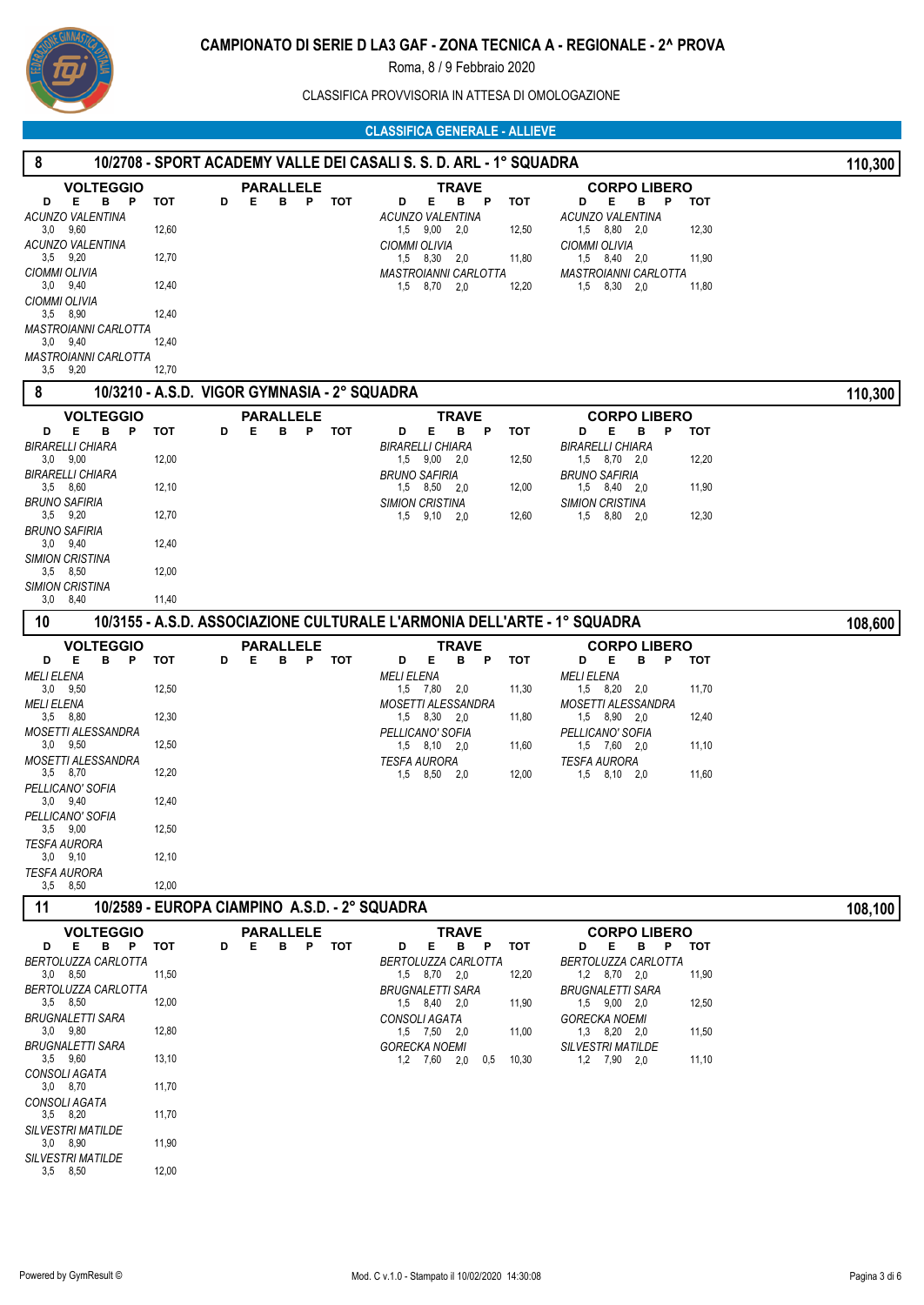

CLASSIFICA PROVVISORIA IN ATTESA DI OMOLOGAZIONE

| 12                                                                                                                                                                                                                                                                                                                                                             |                                                                                  |                                             |       | 10/2857 - ASD GINNASTICA VALERIANO SCROCCA - 1° SQUADRA                                                                                                                                                     |                                                |                                                                                                                                                                                                                             |                                                | 107,800 |
|----------------------------------------------------------------------------------------------------------------------------------------------------------------------------------------------------------------------------------------------------------------------------------------------------------------------------------------------------------------|----------------------------------------------------------------------------------|---------------------------------------------|-------|-------------------------------------------------------------------------------------------------------------------------------------------------------------------------------------------------------------|------------------------------------------------|-----------------------------------------------------------------------------------------------------------------------------------------------------------------------------------------------------------------------------|------------------------------------------------|---------|
| <b>VOLTEGGIO</b><br>Е<br>в<br>$\mathsf{P}$<br>D<br><b>BUSSI MARIASTELLA</b><br>$3,0$ $9,20$<br><b>BUSSI MARIASTELLA</b><br>$3,5$ $8,30$<br><b>CAPUTI SOFIA</b><br>$3,0$ $9,30$<br>CAPUTI SOFIA<br>$3,5$ $8,40$<br>MANNI ISABELLA<br>$3,0$ $8,80$<br>MANNI ISABELLA<br>$3,5$ $8,20$<br><b>SCIFONI GIULIA</b><br>$3,0$ $8,80$<br><b>SCIFONI GIULIA</b>           | тот<br>D<br>12,20<br>11,80<br>12,30<br>11,90<br>11,80<br>11,70<br>11,80          | <b>PARALLELE</b><br>Е<br>в                  | P TOT | <b>TRAVE</b><br>Е<br>в<br>P<br>D<br><b>BUSSI MARIASTELLA</b><br>1,5 8,50 2,0<br><b>CAPUTI SOFIA</b><br>1,5 6,60 2,0<br><b>MANNI ISABELLA</b><br>$1,5$ $7,50$ $2,0$<br><b>SCIFONI GIULIA</b><br>1,5 8,30 2,0 | <b>TOT</b><br>12,00<br>10,10<br>11,00<br>11,80 | <b>CORPO LIBERO</b><br>Е<br>P<br>D<br>в<br><b>BUSSI MARIASTELLA</b><br>1,5 9,00 2,0<br><b>CAPUTI SOFIA</b><br>1,5 8,50 2,0<br><b>MANNI ISABELLA</b><br>$1,5$ $8,70$ $2,0$<br><b>SCIFONI GIULIA</b><br>1,5 8,50 2,0          | <b>TOT</b><br>12,50<br>12,00<br>12,20<br>12,00 |         |
| 3,5 8,30<br>13                                                                                                                                                                                                                                                                                                                                                 | 11,80                                                                            | 10/283 - A.S.D.GINNASTICA ROMA - 1° SQUADRA |       |                                                                                                                                                                                                             |                                                |                                                                                                                                                                                                                             |                                                | 107,600 |
| <b>VOLTEGGIO</b><br>E.<br>B <sub>P</sub><br>D<br><b>ESPOSITO MASSIMO MIA</b><br>1,5 9,70<br>ESPOSITO MASSIMO MIA<br>$2.5$ 9.00<br><b>FIORENTINI VIOLA</b><br>2,5 9,20<br><b>FIORENTINI VIOLA</b><br>0.0 0.00<br>LAMURA GRETA ANNA<br>$3.0$ $9.20$<br>LAMURA GRETA ANNA<br>$3,5$ $8,10$<br>SPINOSA VITTORIA<br>$3,0$ $8,30$<br>SPINOSA VITTORIA<br>$3,5$ $8,20$ | тот<br>D<br>11,20<br>11,50<br>11,70<br>0,00<br>12,20<br>11,60<br>11,30<br>11,70  | <b>PARALLELE</b><br>в<br>P.<br>Е            | тот   | <b>TRAVE</b><br>Е.<br>D<br>в<br>P<br>ESPOSITO MASSIMO MIA<br>1,5 8,80 2,0<br><b>FIORENTINI VIOLA</b><br>1,5 8,90 2,0<br>LAMURA GRETA ANNA<br>1,5 8,60 2,0<br><b>SPINOSA VITTORIA</b><br>1,5 8,60<br>2,0     | <b>TOT</b><br>12,30<br>12,40<br>12,10<br>12,10 | <b>CORPO LIBERO</b><br>D<br>Е<br>в<br>P<br>ESPOSITO MASSIMO MIA<br>$1,3$ $8,60$ $2,0$<br><b>FIORENTINI VIOLA</b><br>$1,3$ $7,80$ $2,0$<br>LAMURA GRETA ANNA<br>$1,3$ $8,30$ $2,0$<br>SPINOSA VITTORIA<br>$1,3$ $8,40$ $2,0$ | тот<br>11,90<br>11,10<br>11,60<br>11,70        |         |
| 14                                                                                                                                                                                                                                                                                                                                                             |                                                                                  |                                             |       | 10/3155 - A.S.D. ASSOCIAZIONE CULTURALE L'ARMONIA DELL'ARTE - 2° SQUADRA                                                                                                                                    |                                                |                                                                                                                                                                                                                             |                                                | 104,900 |
| <b>VOLTEGGIO</b><br>Е<br>в<br>D<br>P<br>CALUGAR ALESSIA MARIA<br>$3,0$ $9,30$<br>CALUGAR ALESSIA MARIA<br>$3,5$ $9,00$<br><b>LUCIANI GIADA</b><br>$3,0$ $9,10$<br>LUCIANI GIADA<br>$3,5$ $8,50$<br>PAOLUCCI DIANA<br>$3,0$ $9,10$<br>PAOLUCCI DIANA<br>$3,5$ $8,90$<br><b>TIBURZI REBECCA</b><br>$3,0$ $9,20$<br><b>TIBURZI REBECCA</b><br>$3.5$ $8.30$        | D<br>тот<br>12,30<br>12,50<br>12,10<br>12,00<br>12,10<br>12,40<br>12,20<br>11,80 | <b>PARALLELE</b><br>в<br>Е<br>P             | тот   | TRAVE<br>E.<br>в<br>P<br>D<br>CALUGAR ALESSIA MARIA<br>1,5 8,20<br>2,0<br><b>LUCIANI GIADA</b><br>1,5 8,00<br>2,0<br>PAOLUCCI DIANA<br>$1,5$ $7,10$ $2,0$<br><b>TIBURZI REBECCA</b><br>$1,5$ 6,00 2,0       | <b>TOT</b><br>11,70<br>11,50<br>10,60<br>9,50  | <b>CORPO LIBERO</b><br>D<br>Е<br>P<br>в<br>CALUGAR ALESSIA MARIA<br>$1,5$ $7,50$ $2,0$<br>LUCIANI GIADA<br>$1,5$ $8,10$ $2,0$<br>PAOLUCCI DIANA<br>1,5 7,60 2,0<br><b>TIBURZI REBECCA</b><br>1,5 7,80 2,0                   | тот<br>11,00<br>11,60<br>11,10<br>11,30        |         |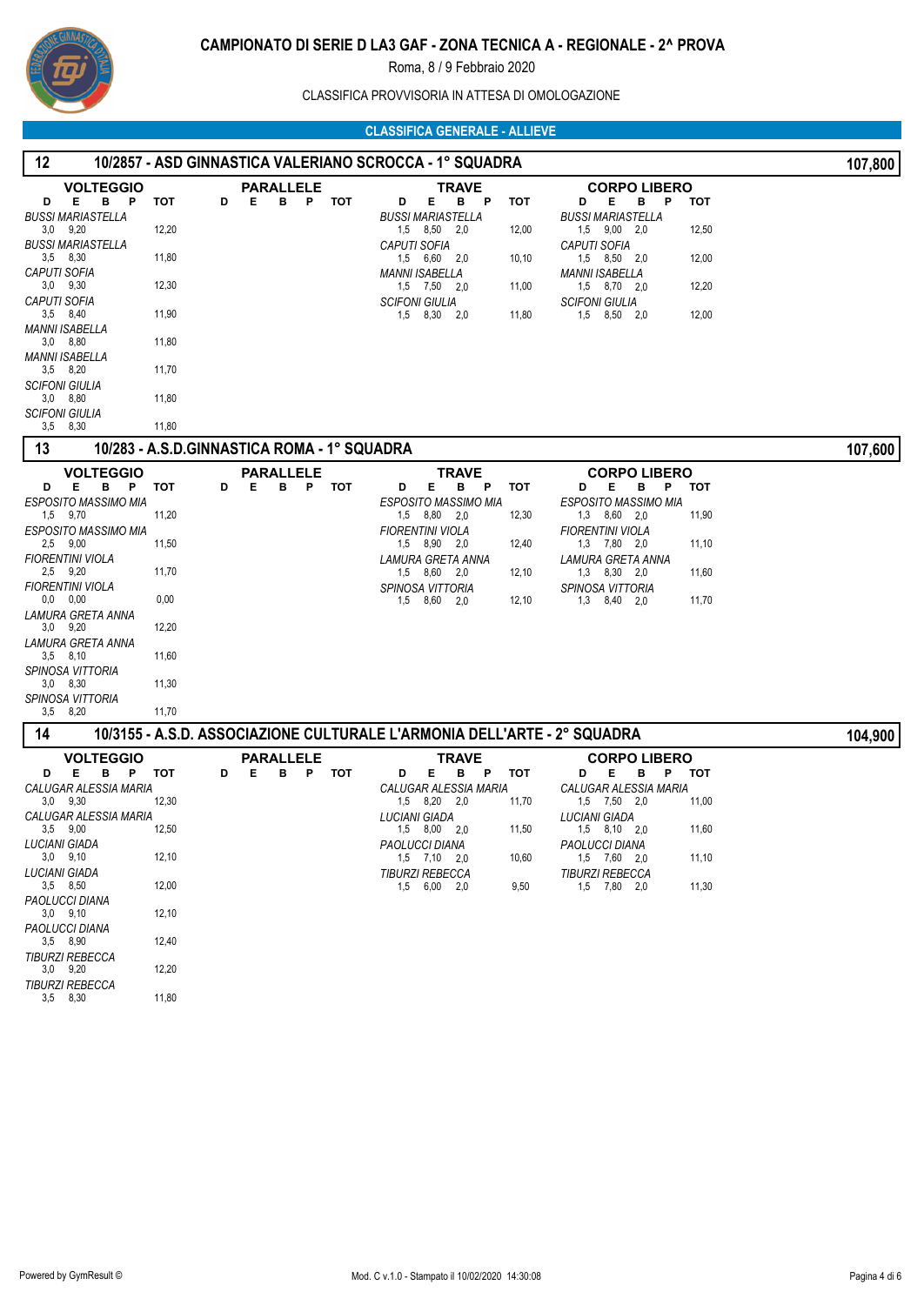

CLASSIFICA PROVVISORIA IN ATTESA DI OMOLOGAZIONE

 **15 10/284 - S. S. D. GINNASTICA ROMANA ARL - 1° SQUADRA 104,500**

| <b>VOLTEGGIO</b>                            |            | <b>PARALLELE</b>                              | <b>TRAVE</b>                                                                                     |             | <b>CORPO LIBERO</b>                                        |         |
|---------------------------------------------|------------|-----------------------------------------------|--------------------------------------------------------------------------------------------------|-------------|------------------------------------------------------------|---------|
| Е<br>в<br>D<br>P<br><b>BUZI LUDOVICA</b>    | тот        | Е<br>в<br>Ρ<br>D                              | тот<br>Е<br>в<br>D<br>Ρ<br><b>BUZI LUDOVICA</b>                                                  | тот         | Е<br>в<br>P<br>тот<br>D<br><b>BUZI LUDOVICA</b>            |         |
| $3,0$ $8,10$                                | 11,10      |                                               | 1,3 8,40 2,0<br>0,5                                                                              | 11,20       | $1,5$ $8,00$ $2,0$<br>11,50                                |         |
| BUZI LUDOVICA<br>$3,5$ $8,10$               | 11,60      |                                               | <b>GRANITO BIANCA</b><br>$1,5$ $8,50$ $2,0$                                                      | 12,00       | <b>GRANITO BIANCA</b><br>12,20<br>$1,5$ $8,70$ $2,0$       |         |
| <b>GRANITO BIANCA</b>                       |            |                                               | <b>LEONE GIULIA</b>                                                                              |             | <b>LEONE GIULIA</b>                                        |         |
| $3,0$ $9,20$                                | 12,20      |                                               | 1,3 8,90<br>0,5                                                                                  | 9,70        | 1,5 8,30 2,0<br>11,80                                      |         |
| GRANITO BIANCA<br>$3,5$ $8,80$              | 12,30      |                                               | PICCOLO FLAMINIA<br>$1,3$ $8,30$<br>0,5                                                          | 9,10        | PICCOLO FLAMINIA<br>1,5 7,80 2,0<br>11,30                  |         |
| <b>LEONE GIULIA</b>                         |            |                                               |                                                                                                  |             |                                                            |         |
| $3.0$ $9.20$                                | 12,20      |                                               |                                                                                                  |             |                                                            |         |
| <b>LEONE GIULIA</b><br>$3,5$ $8,00$         | 11,50      |                                               |                                                                                                  |             |                                                            |         |
| PICCOLO FLAMINIA                            |            |                                               |                                                                                                  |             |                                                            |         |
| $3.0\quad 8.50$                             | 11,50      |                                               |                                                                                                  |             |                                                            |         |
| PICCOLO FLAMINIA<br>$3,5$ 7,30              | 10,80      |                                               |                                                                                                  |             |                                                            |         |
| 16                                          |            | 10/2589 - EUROPA CIAMPINO A.S.D. - 1° SQUADRA |                                                                                                  |             |                                                            | 104,400 |
|                                             |            |                                               |                                                                                                  |             |                                                            |         |
| <b>VOLTEGGIO</b><br>E.<br>в<br>P.<br>D      | <b>TOT</b> | <b>PARALLELE</b><br>B P<br>Е<br>D             | <b>TRAVE</b><br><b>TOT</b><br>Е<br>в<br>P<br>D                                                   | тот         | <b>CORPO LIBERO</b><br>Е<br>в<br>P<br>D<br>тот             |         |
| <b>BATTELLI GIULIA</b>                      |            |                                               | <b>BATTELLI GIULIA</b>                                                                           |             | <b>BATTELLI GIULIA</b>                                     |         |
| $3,0$ $8,70$                                | 11,70      |                                               | $1,3$ $7,50$ $2,0$<br>0,5                                                                        | 10,30       | $1,5$ $8,20$ $2,0$<br>11,70                                |         |
| <b>BATTELLI GIULIA</b><br>$3,5$ $8,00$      | 11,50      |                                               | <b>IORDACHE MAIA ILARIA</b><br>$1,1$ $7,40$<br>1,0                                               | 7,50        | <b>IORDACHE MAIA ILARIA</b><br>$1,5$ $8,10$ $2,0$<br>11,60 |         |
| IORDACHE MAIA ILARIA                        |            |                                               | <b>MIHAILA SARA MARIA</b>                                                                        |             | MIHAILA SARA MARIA                                         |         |
| $3,0$ $8,50$<br><b>IORDACHE MAIA ILARIA</b> | 11,50      |                                               | 1,5 8,60<br>2,0                                                                                  | 12,10       | 1,5 9,10 2,0<br>12,60                                      |         |
| 2,5 8,80                                    | 11,30      |                                               | <b>TARZIA GAIA</b><br>1,5<br>6,90<br>2,0                                                         | 10,40       | <b>TARZIA GAIA</b><br>1,5 8,00 2,0<br>11,50                |         |
| MIHAILA SARA MARIA                          |            |                                               |                                                                                                  |             |                                                            |         |
| $3,0$ $9,00$<br>MIHAILA SARA MARIA          | 12,00      |                                               |                                                                                                  |             |                                                            |         |
| 3,5 8,70                                    | 12,20      |                                               |                                                                                                  |             |                                                            |         |
| TARZIA GAIA                                 |            |                                               |                                                                                                  |             |                                                            |         |
| $3,0$ $8,80$<br><b>TARZIA GAIA</b>          | 11,80      |                                               |                                                                                                  |             |                                                            |         |
|                                             |            |                                               |                                                                                                  |             |                                                            |         |
| 2,5 9,30                                    | 11,80      |                                               |                                                                                                  |             |                                                            |         |
| 17                                          |            |                                               | <u> 10/3347 - LASALLE ITALIA SPORT - SOCIETÀ SPORTIVA DILETTANTISTICA A RESPONSABILITÀ LIMIT</u> |             |                                                            |         |
|                                             |            |                                               |                                                                                                  |             |                                                            | 104,200 |
| <b>VOLTEGGIO</b><br>Е<br>в<br>D<br>P        | тот        | <b>PARALLELE</b><br>P TOT<br>D<br>Е<br>в      | <b>TRAVE</b><br>D<br>Е<br>в<br>P                                                                 | тот         | <b>CORPO LIBERO</b><br>D<br>Е<br>в<br>- P<br>тот           |         |
| <b>CARPI SARA</b>                           |            |                                               | <b>CARPI SARA</b>                                                                                |             | D'ASCENZO GIULIA                                           |         |
| $3,0$ $8,80$                                | 11,80      |                                               | 1,5 7,50<br>2,0                                                                                  | 11,00       | 12,20<br>1,5 8,70 2,0                                      |         |
| <b>CARPI SARA</b><br>$3.5$ $8.20$           | 11,70      |                                               | D'ASCENZO GIULIA<br>$1,5$ $7,10$<br>2,0                                                          | 10,60       | GIULIADORI CARLOTTA<br>1,5 8,20<br>11,70<br>2,0            |         |
| D'ASCENZO GIULIA                            |            |                                               | <b>LANZI ILARIA</b>                                                                              |             | <b>LANZI ILARIA</b>                                        |         |
| 2,5 7,50                                    | 10,00      |                                               | 1,5 7,10<br>2,0                                                                                  | 10,60       | $1,5$ $8,40$ $2,0$<br>11,90                                |         |
| LANZI ILARIA<br>$3,0$ $8,50$                | 11,50      |                                               | POTETTI GIULIA<br>1,5 7,00<br>2,0                                                                | $0,5$ 10,00 | POTETTI GIULIA<br>1,5 8,30<br>2,0<br>11,80                 |         |
| LANZI ILARIA                                |            |                                               |                                                                                                  |             |                                                            |         |
| $3,5$ $8,30$                                | 11,80      |                                               |                                                                                                  |             |                                                            |         |
| POTETTI GIULIA<br>$3,0$ $9,40$              | 12,40      |                                               |                                                                                                  |             |                                                            |         |
| POTETTI GIULIA                              |            |                                               |                                                                                                  |             |                                                            |         |
| $3,5$ $9,00$                                | 12,50      |                                               |                                                                                                  |             |                                                            |         |
| 18                                          |            |                                               | 10/284 - S. S. D. GINNASTICA ROMANA ARL - 2° SQUADRA                                             |             |                                                            | 101,400 |
| <b>VOLTEGGIO</b>                            |            | <b>PARALLELE</b>                              | <b>TRAVE</b>                                                                                     |             | <b>CORPO LIBERO</b>                                        |         |
| Е<br>в<br>P<br>D<br>LEPORALE AURORA         | тот        | P TOT<br>Е<br>в<br>D                          | Е<br>в<br>P<br>D<br>LEPORALE AURORA                                                              | тот         | Е<br>P<br>тот<br>D<br>в<br>LEPORALE AURORA                 |         |
| $2,0$ $9,00$                                | 11,00      |                                               | $1,5$ $7,40$ $2,0$                                                                               | 10,90       | $1,5$ $8,00$ $2,0$<br>11,50                                |         |
| <b>LEPORALE AURORA</b>                      |            |                                               | PERIN VALENTINA                                                                                  |             | PERIN VALENTINA                                            |         |
| 2,5 8,70<br>PERIN VALENTINA                 | 11,20      |                                               | 1,5 8,20 2,0<br><b>RICCIO MARTINA</b>                                                            | 11,70       | 1,3 7,60 2,0<br>0,5<br>10,40<br><b>RICCIO MARTINA</b>      |         |
| $3,0$ $8,90$                                | 11,90      |                                               | 1,5 8,20 2,0                                                                                     | 11,70       | $1,3$ $7,30$ $2,0$<br>10,60                                |         |
| PERIN VALENTINA                             |            |                                               |                                                                                                  |             |                                                            |         |
| $2,5$ 9,20<br><b>RICCIO MARTINA</b>         | 11,70      |                                               |                                                                                                  |             |                                                            |         |
| $3,0$ $8,50$                                | 11,50      |                                               |                                                                                                  |             |                                                            |         |
| RICCIO MARTINA<br>2,5 8,70                  | 11,20      |                                               |                                                                                                  |             |                                                            |         |
|                                             |            |                                               |                                                                                                  |             |                                                            |         |